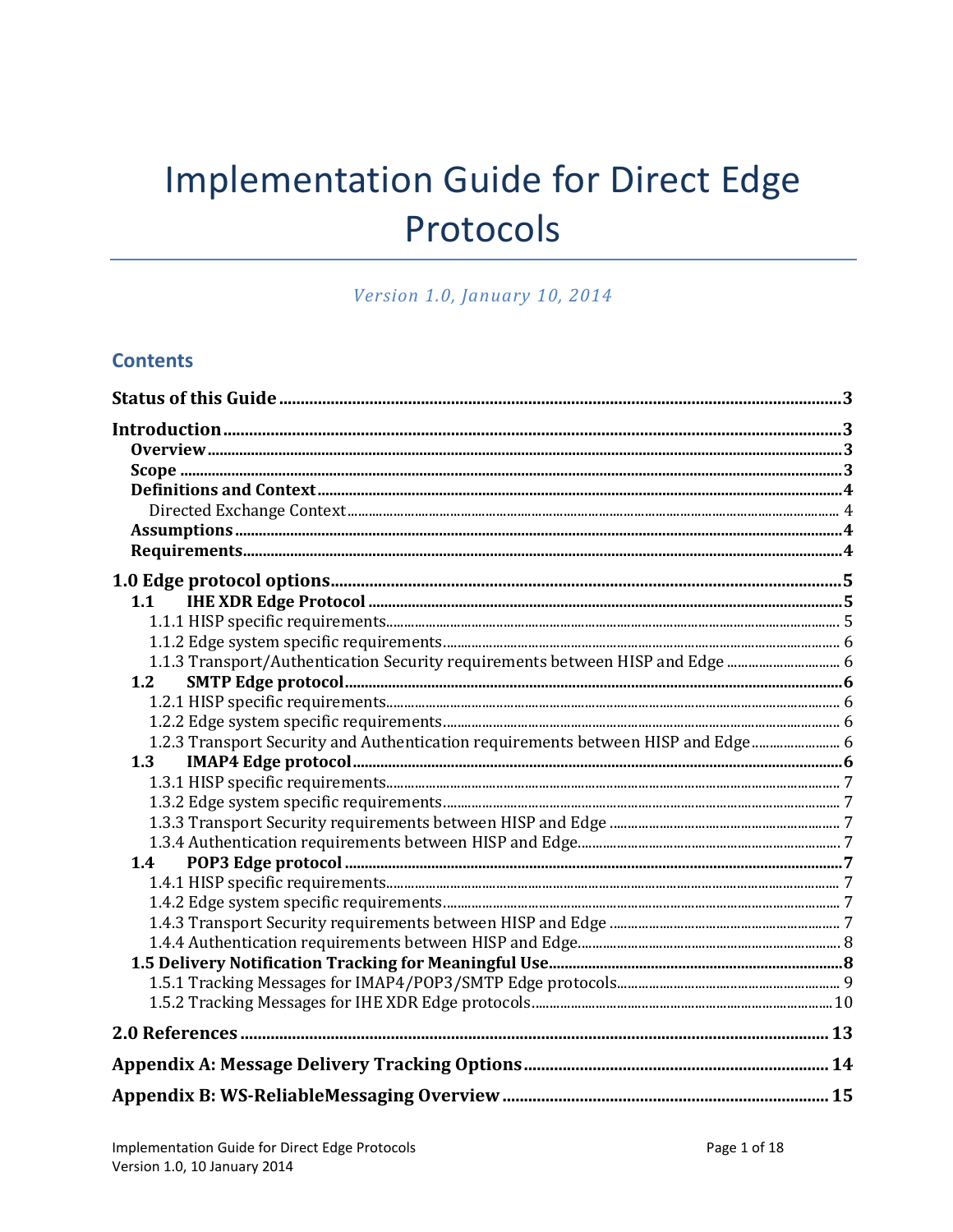## Change Control

| Date             | <b>Version</b> | <b>Description of changes</b> |
|------------------|----------------|-------------------------------|
| 10-30-2013       | 0.1            | Initial Draft                 |
| $01 - 10 - 2014$ | 1.0            | Published                     |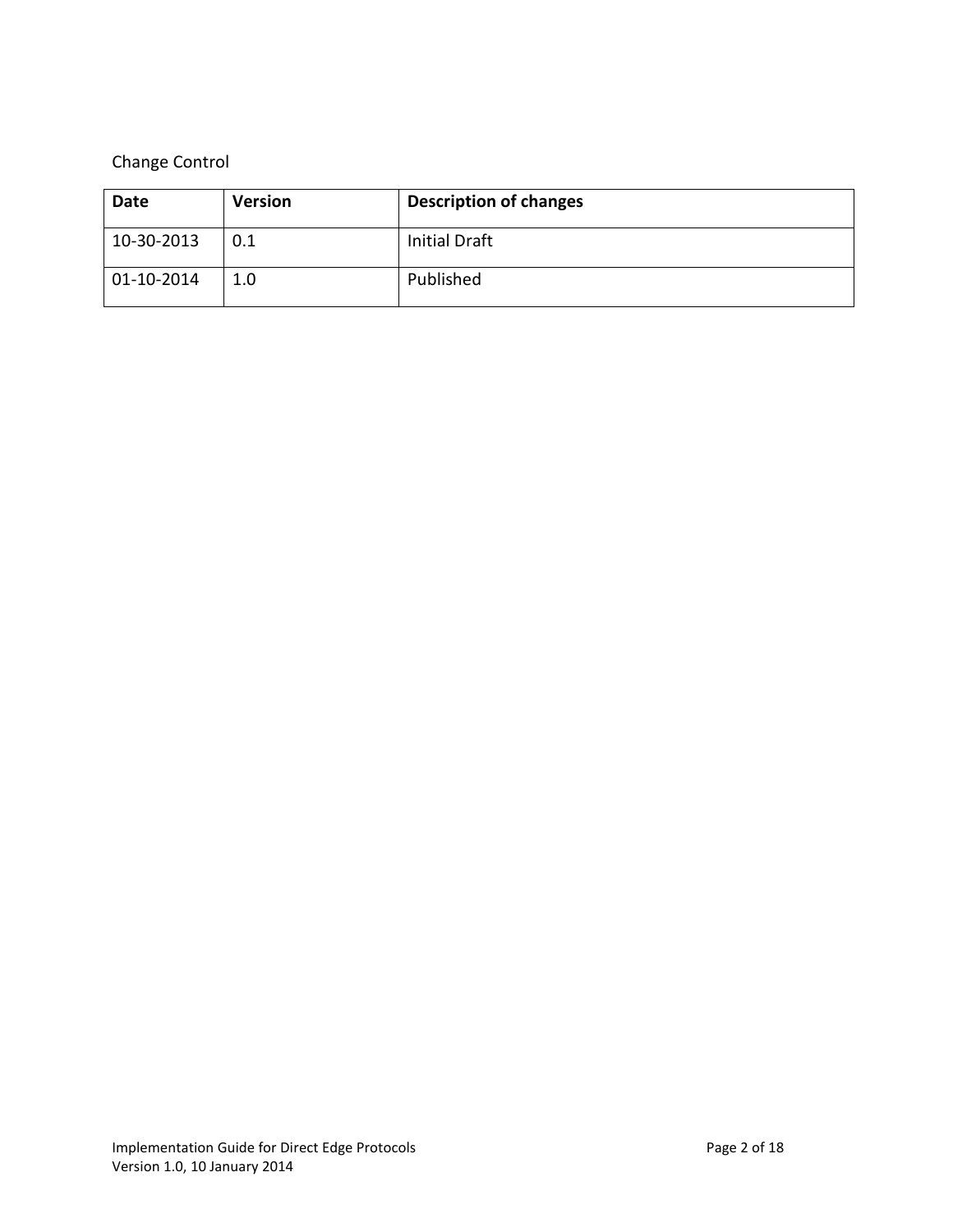# <span id="page-2-0"></span>**Status of this Guide**

This document is PUBLISHED.

# <span id="page-2-1"></span>**Introduction**

# <span id="page-2-2"></span>**Overview**

The [Direct Applicability Statement](http://wiki.directproject.org/Applicability+Statement+for+Secure+Health+Transport+-+Call+to+Consensus+on+Requiring+DNS+and+LDAP+Certificate+Discovery) establishes the standard protocols, along with message formats and processing requirements for communication between Security/Trust Agents (STAs), which are commonly referred to by the name of the entities that operate STAs on behalf of others: Health Information Service Providers (HISPs). For the sake of uniformity, the term HISP will be used throughout this document. The communication protocol between HISPs is known as the Direct backbone protocol and is based on SMTP. While the Direct project has standardized the backbone protocol for communication between HISPs, currently there is minimal implementation guidance on how HISPs' clients' edge systems should communicate with their respective HISP. In this document, the protocols used between HISP clients and the HISP are called "Direct Edge protocols," and the HISP clients are referred to as Edge systems.

Establishing standards between Edge systems and HISPs will enable CEHRT (Certified EHR Technology) to more easily interoperate with a variety of different HISP partners. In addition organizations such as HISP vendors, HIOs and RHIOs can support the standardized edge protocols as part of their HISP solution and expect Edge systems to integrate using the standardized edge protocols. The absence of these standardized edge protocols lead to custom solutions between HISPs and the Edge systems and negatively affect interoperability between systems.

This document provides guidance for standardizing Direct edge protocols and improving interoperability between HISPs and Edge systems. This implementation guidance is complementary to currently existing Direct project specifications.

# <span id="page-2-3"></span>**Scope**

This guide details options for Direct edge protocols and specifies requirements for Edge systems and HISPs. The document also specifies preferred mechanisms that can be used for tracking and counting transactions, such as for ensuring the timely and reliable delivery of laboratory results reports or for ensuring the delivery of transitions of care in support of establishing numerator counts for Meaningful Use measures.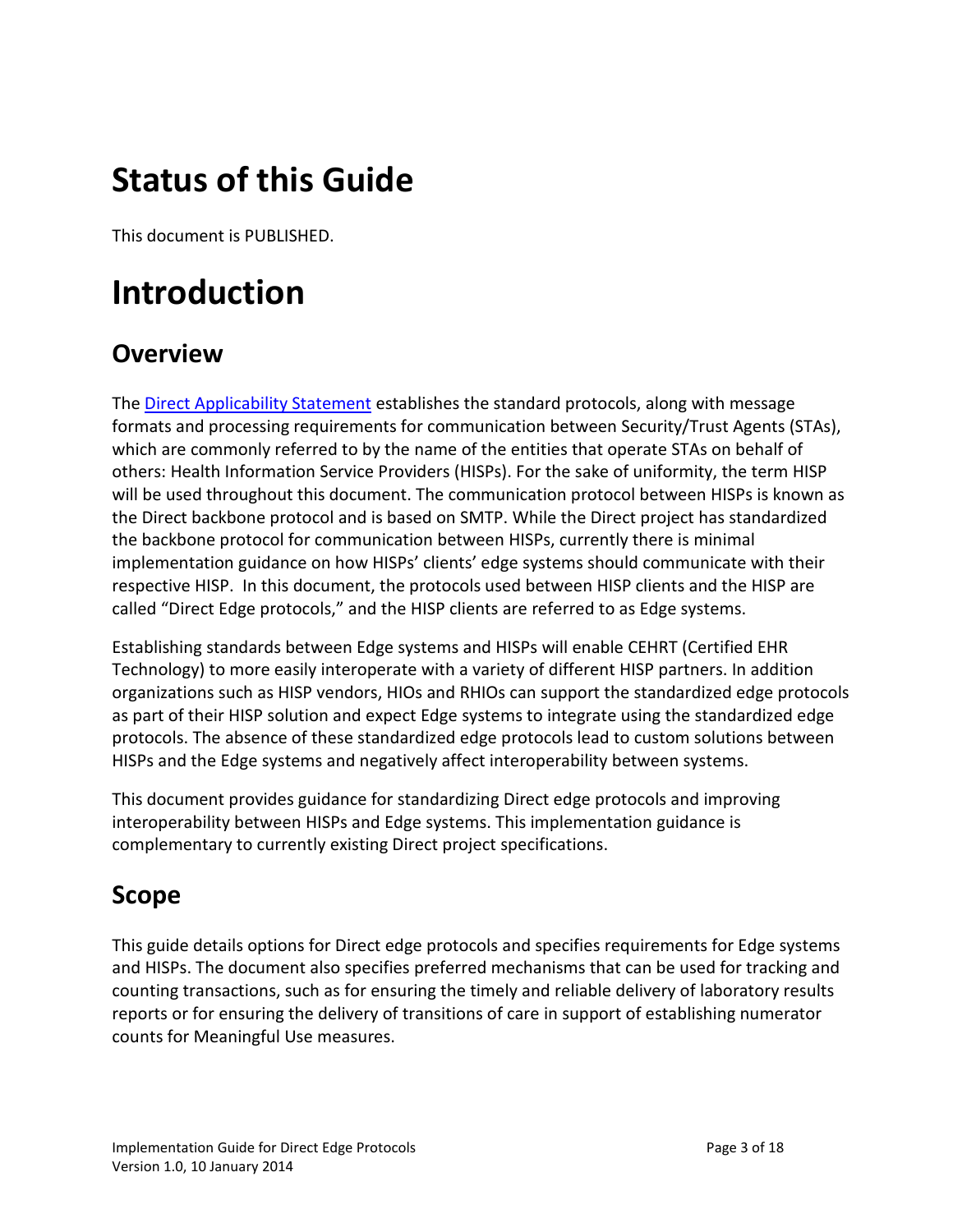# <span id="page-3-0"></span>**Definitions and Context**

This section describes the top-level actors and definitions required to outline the specific requirements.

## <span id="page-3-1"></span>**Directed Exchange Context**

The following figure shows the context and actors involved in directed exchange. (Note: In realworld deployment the various actors can be played by one or more systems.)



As shown in the above diagram edge protocols are used to communicate between the Source Edge systems and the Source HISP and similarly between the Destination HISP and the Destination Edge systems. In Directed exchange, messages are pushed from Source Edge systems to Destination Edge systems using the edge and backbone protocols as shown above.

# <span id="page-3-2"></span>**Assumptions**

The decision to implement a particular edge protocol will vary based on each organization's technology preferences and policies. Similarly HISP vendors may support some or all of the different edge protocols specified in this implementation guide based on their technology preferences and policies.

## <span id="page-3-3"></span>**Requirements**

The key words "MUST", "MUST NOT", "REQUIRED", "SHALL", "SHALL NOT", "SHOULD", "SHOULD NOT", "RECOMMENDED", "MAY", and "OPTIONAL" in this document are to be interpreted as described in [RFC2119.](http://tools.ietf.org/html/rfc2119)

An implementation is not compliant if it fails to satisfy one or more of the MUST, SHALL, or REQUIRED level requirements for the protocols it implements. An implementation that satisfies all the MUST, SHALL, or REQUIRED level and all the SHOULD level requirements for its protocols is said to be "unconditionally compliant"; one that satisfies all the MUST, SHALL, or REQUIRED level requirements but not all the SHOULD level requirements for its protocols is said to be "conditionally compliant."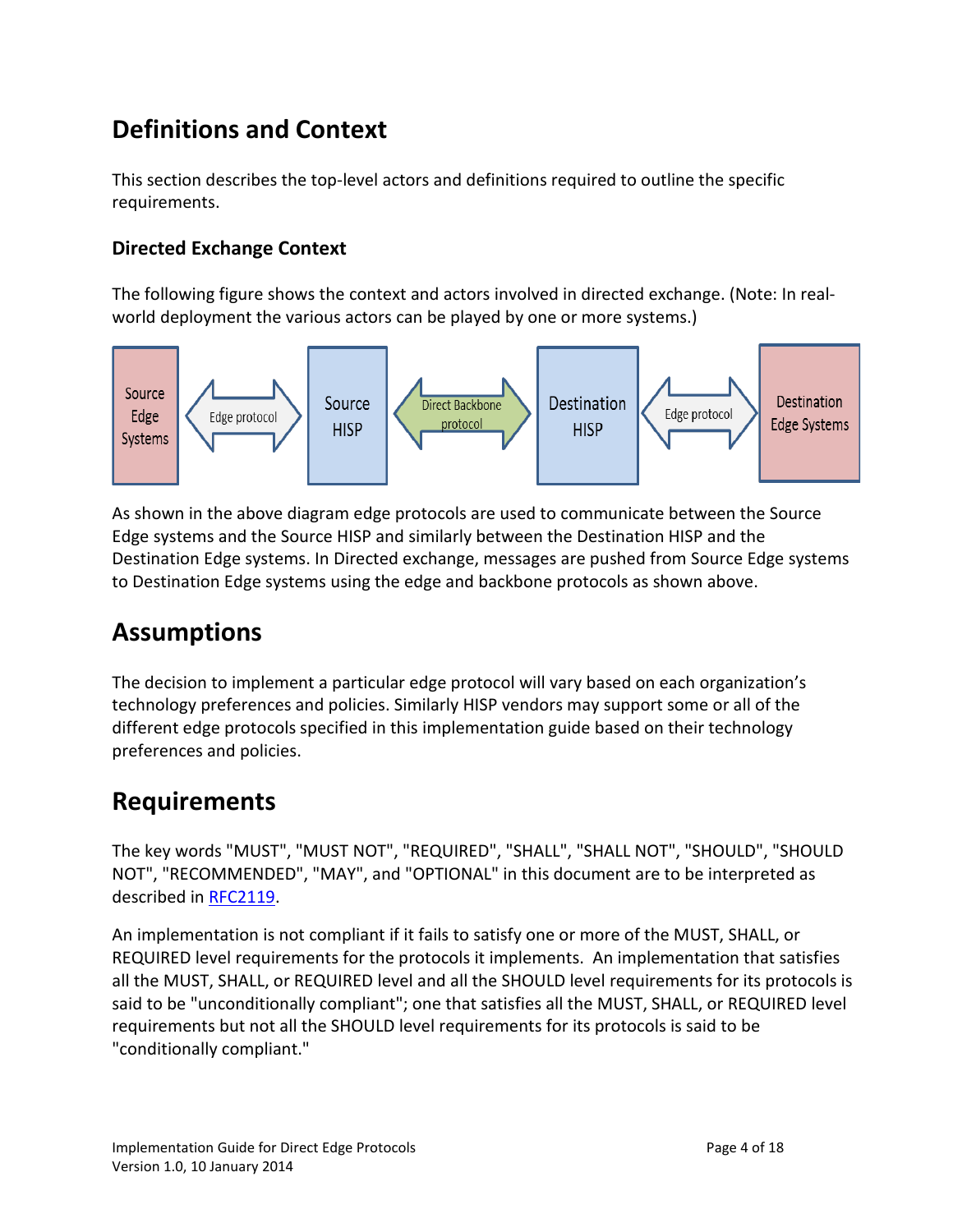In addition, annotations called "*Implementation Note*:" are used to provide additional clarification to implementers. These are non-normative and provided for clarification and informational purposes only.

# <span id="page-4-0"></span>**1.0 Edge protocol options**

The existing Direct project specifications use SMTP as the back bone protocol between HISP's and additionally define specifications to transform from IHE XDR and IHE XDM profiles to Internet Format Messages used by SMTP and vice versa. In addition to the above specifications vendors' systems are using a variety of edge protocols for communication between the Edge System and the HISP. While these Edge protocols vary, the following are commonly used edge protocols covered by this guide:

- [IHE XDR profile for Limited Metadata Document Sources](http://www.ihe.net/Technical_Framework/upload/IHE_ITI_Suppl_Support-for-Metadata-Limited-Doc-Sources_Rev1-1_TI_2011-08-19.pdf)
- [SMTP](http://www.ietf.org/rfc/rfc2821.txt)
- [IMAP4](http://tools.ietf.org/html/rfc3501)
- [POP3](http://www.ietf.org/rfc/rfc1939.txt)

From an implementation standpoint,

- HISPs SHOULD support the following edge protocols:
	- o [IHE XDR profile for Limited Metadata Document Sources](http://www.ihe.net/Technical_Framework/upload/IHE_ITI_Suppl_Support-for-Metadata-Limited-Doc-Sources_Rev1-1_TI_2011-08-19.pdf)
	- o [SMTP](http://www.ietf.org/rfc/rfc2821.txt)
- HISPs MAY support the following edge protocols:
	- o [IMAP4](http://tools.ietf.org/html/rfc3501)
	- o [POP3](http://www.ietf.org/rfc/rfc1939.txt)

## <span id="page-4-1"></span>**1.1 IHE XDR Edge Protocol**

A HISP or an Edge system may consider supporting IHE XDR as an edge protocol. In such a situation following the guidance outlined in the next few sub-sections will lead to an interoperable solution between the Edge systems and the various HISPs.

### <span id="page-4-2"></span>**1.1.1 HISP specific requirements**

• A Direct HISP MUST conform to [XDR and XDM for Direct Messaging](http://wiki.directproject.org/XDR+and+XDM+for+Direct+Messaging) specification to translate between SMTP and XDR systems.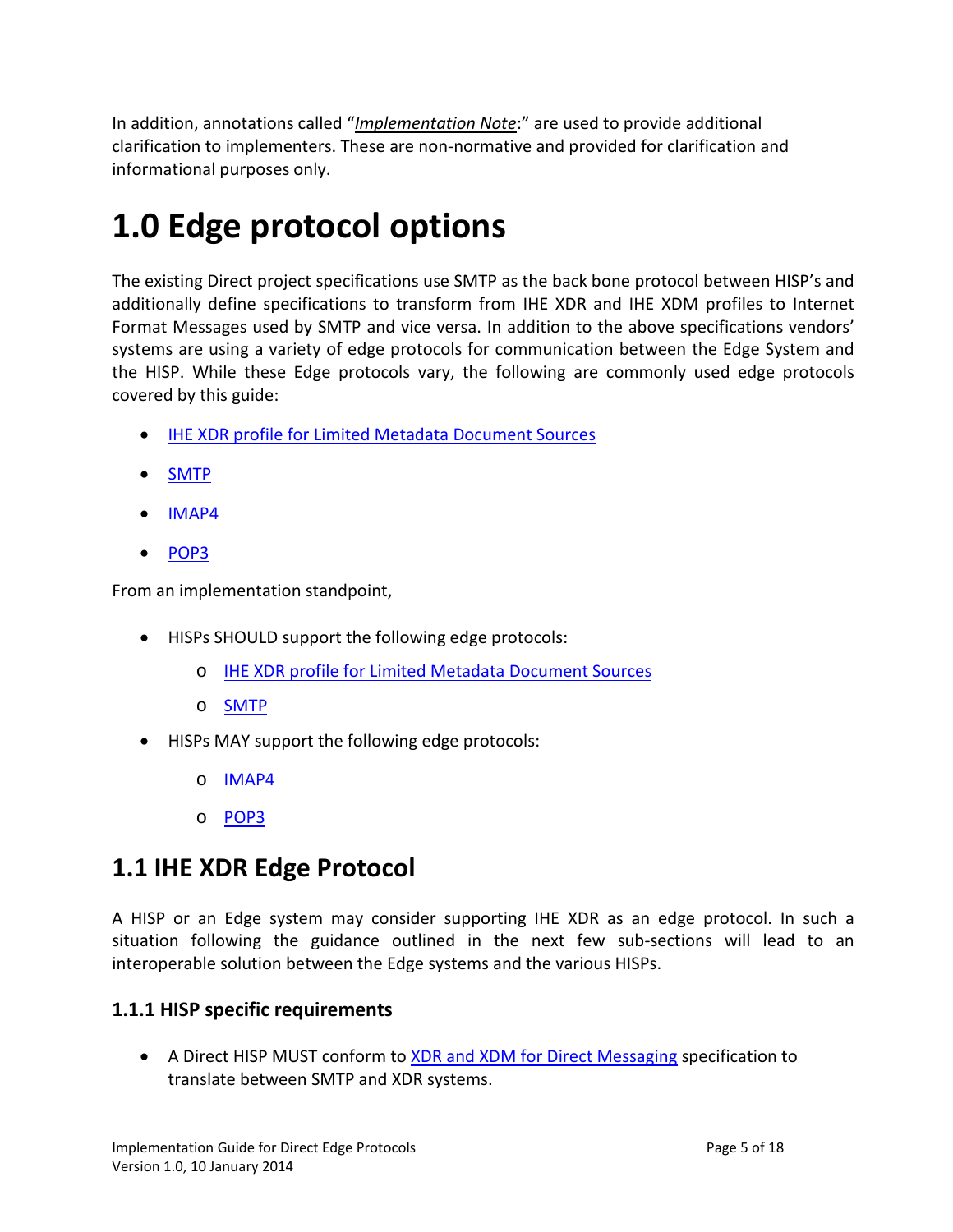• A Direct HISP MUST conform to [IHE XDR profile for Limited Metadata Document Sources](http://www.ihe.net/Technical_Framework/upload/IHE_ITI_Suppl_Support-for-Metadata-Limited-Doc-Sources_Rev1-1_TI_2011-08-19.pdf) to interoperate between SMTP backbone and XDR edge systems.

## <span id="page-5-0"></span>**1.1.2 Edge system specific requirements**

• Edge systems implementing [IHE XDR](http://www.ihe.net/Technical_Framework/upload/IHE_ITI_Suppl_Support-for-Metadata-Limited-Doc-Sources_Rev1-1_TI_2011-08-19.pdf) edge protocol MUST conform to IHE XDR profile for [Limited Metadata Document Sources](http://www.ihe.net/Technical_Framework/upload/IHE_ITI_Suppl_Support-for-Metadata-Limited-Doc-Sources_Rev1-1_TI_2011-08-19.pdf) to interoperate with Direct HISPs.

### <span id="page-5-1"></span>**1.1.3 Transport/Authentication Security requirements between HISP and Edge**

• In order to minimize the security risks, both the Direct HISP and the Edge system MUST conform to the Connection Authentication requirements as specified by [IHE ATNA profile.](http://wiki.ihe.net/index.php?title=Audit_Trail_and_Node_Authentication)

# <span id="page-5-2"></span>**1.2 SMTP Edge protocol**

A HISP or an Edge system may consider supporting SMTP as an edge protocol. In such a situation following the guidance outlined in the next few sub-sections will lead to an interoperable solution between the Edge systems and the various HISPs.

## <span id="page-5-3"></span>**1.2.1 HISP specific requirements**

• A Direct HISP MUST conform to [RFC 2821](http://www.ietf.org/rfc/rfc2821.txt) to interoperate with SMTP based Edge systems.

### <span id="page-5-4"></span>**1.2.2 Edge system specific requirements**

• Edge systems implementing SMTP edge protocol MUST conform to [RFC 2821](http://www.ietf.org/rfc/rfc2821.txt) to interoperate with Direct HISPs.

## <span id="page-5-5"></span>**1.2.3 Transport Security and Authentication requirements between HISP and Edge**

• In order to minimize the security risks, both the Direct HISP and the Edge system MUST support the SMTP STARTTLS extension as defined in [RFC 2487.](http://tools.ietf.org/html/rfc2487)

# <span id="page-5-6"></span>**1.3 IMAP4 Edge protocol**

A HISP or an Edge system may consider supporting IMAP4 as an edge protocol. In such a situation following the guidance outlined in the next few sub-sections will lead to an interoperable solution between the Edge systems and the various HISPs.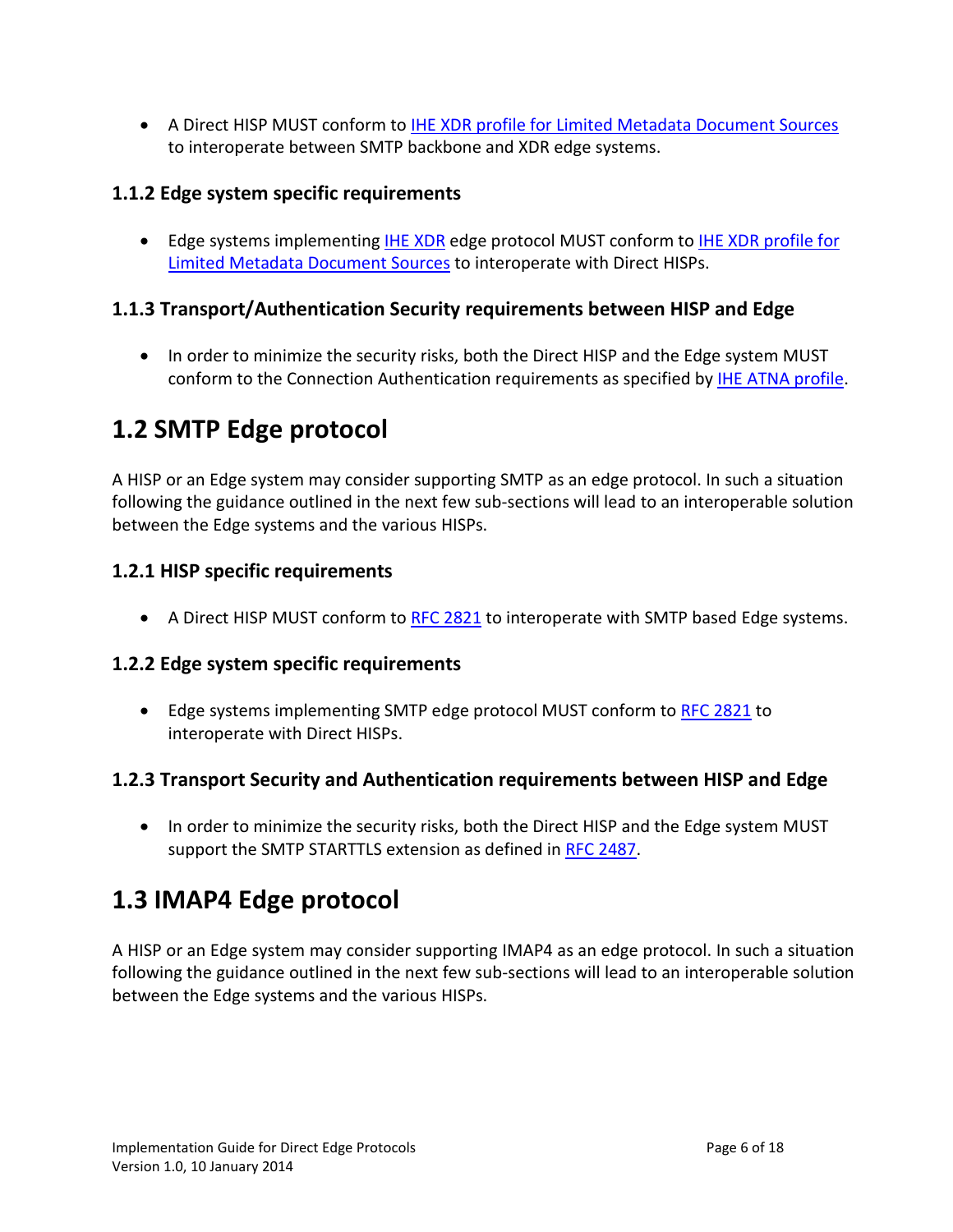### <span id="page-6-0"></span>**1.3.1 HISP specific requirements**

• A Direct HISP MUST conform to [RFC 3501](http://tools.ietf.org/html/rfc3501) to interoperate with IMAP4 based Edge systems.

#### <span id="page-6-1"></span>**1.3.2 Edge system specific requirements**

• Edge systems implementing IMAP4 edge protocol MUST conform to [RFC 3501](http://tools.ietf.org/html/rfc3501) to interoperate with Direct HISPs.

#### <span id="page-6-2"></span>**1.3.3 Transport Security requirements between HISP and Edge**

• In order to minimize the security risks, both the Direct HISP and the Edge system MUST support the STARTTLS capabilities as defined in [RFC 3501.](http://tools.ietf.org/html/rfc3501)

#### <span id="page-6-3"></span>**1.3.4 Authentication requirements between HISP and Edge**

• In order to minimize the security risks, both the HISP and Edge system SHOULD choose appropriate [SASL authentication mechanism](http://www.iana.org/assignments/sasl-mechanisms/sasl-mechanisms.xhtml) from [RFC 4422.](http://tools.ietf.org/html/rfc4422)

## <span id="page-6-4"></span>**1.4 POP3 Edge protocol**

A HISP or an Edge system may consider supporting POP3 as an edge protocol. In such a situation following the guidance outlined in the next few sub-sections will lead to an interoperable solution between the Edge systems and the various HISPs.

#### <span id="page-6-5"></span>**1.4.1 HISP specific requirements**

• A Direct HISP MUST conform to [RFC 1939](http://www.ietf.org/rfc/rfc1939.txt) to interoperate with POP3 based Edge systems.

#### <span id="page-6-6"></span>**1.4.2 Edge system specific requirements**

• Edge systems implementing POP3 edge protocol MUST conform to [RFC 1939](http://www.ietf.org/rfc/rfc1939.txt) to interoperate with Direct HISPs.

#### <span id="page-6-7"></span>**1.4.3 Transport Security requirements between HISP and Edge**

• In order to minimize the security risks, both the Direct HISP and the Edge system MUST support the POP3 STARTTLS capabilities as defined in Section 4 of [RFC 2595.](http://tools.ietf.org/html/rfc2595)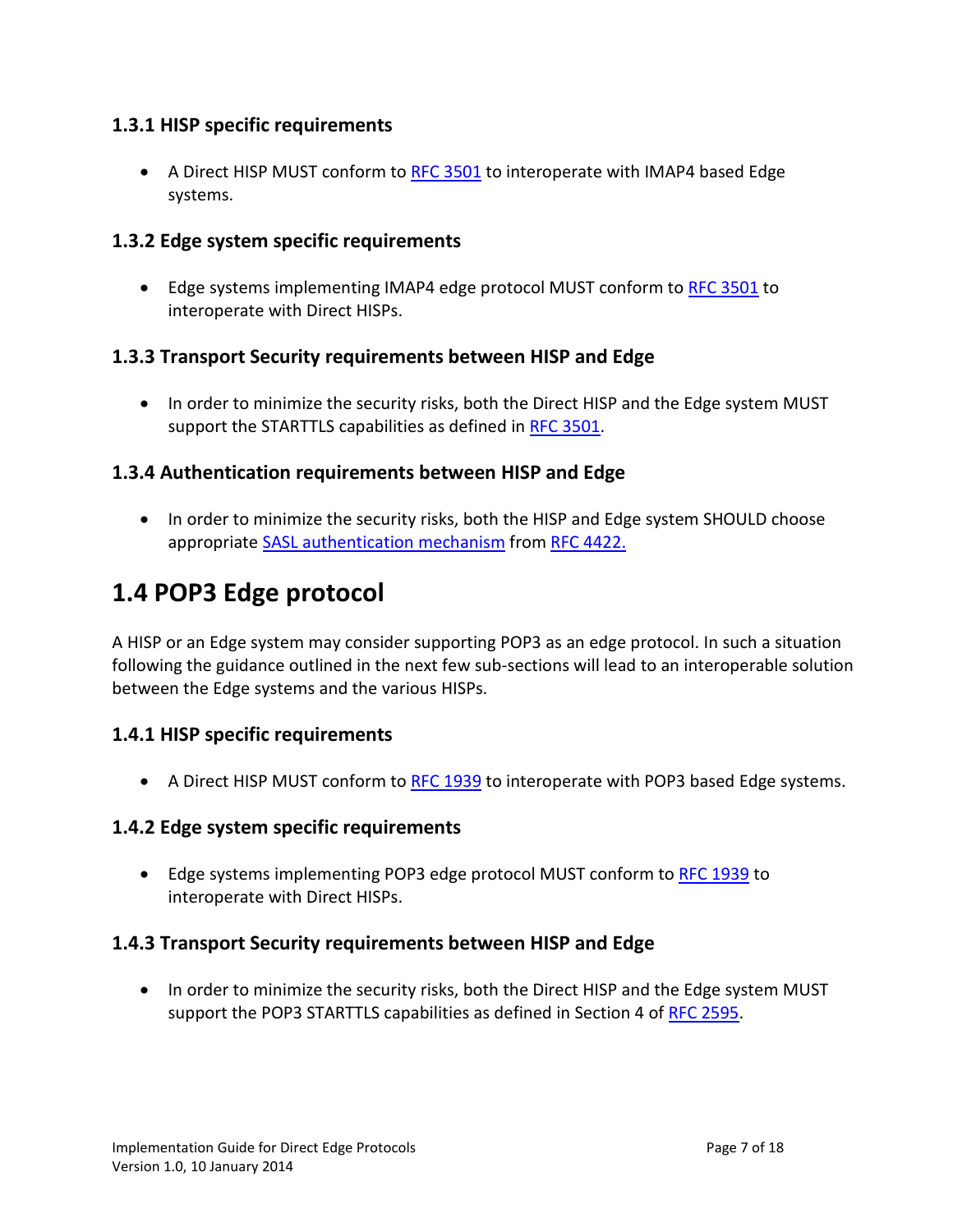## <span id="page-7-0"></span>**1.4.4 Authentication requirements between HISP and Edge**

• In order to minimize the security risks, both the HISP and Edge system SHOULD choose appropriate **SASL** authentication mechanism from [RFC 4422.](http://tools.ietf.org/html/rfc4422)

# <span id="page-7-1"></span>**1.5 Delivery Notification Tracking for Meaningful Use**

Within healthcare, there are a number of use cases in which the sender needs to ensure that messages were successfully delivered from the source to the destination and retain the necessary proof to indicate that these transactions were successful. In order to implement these requirements there is a need to use the standardized edge protocols and track the messages from the source to destination.

The Direct Project provides two mechanisms for tracking message delivery between HISPs:

- 'Processed' MDNs in *Applicability Statement for Secure Health Transport v1.1* on successful receipt and trust verification of a message, Destination HISPs send Message Disposition Notification (MDN) messages to the Source HISP. By sending an MDN, the Destination HISP is asserting that 1) bilateral message trust has been verified and 2) that the receiving user agent has received the message and is taking responsibility to deliver the message to the intended recipient. However, the *Applicability Statement* provides minimal guidance regarding how MDNs should be handled once received by the Source HISP.
- *Implementation Guide for Delivery Notification in Direct v1.0* -- Due to the lack of specifications and guidance in the *Applicability Statement* regarding deviations from normal message flow, HISPs implementing only requirements denoted as MUST in Section 3 of the *Applicability Statement* cannot provide a high level of assurance that a message has arrived at its destination. To address this limitation, The Direct Project created the *[Implementation](http://wiki.directproject.org/file/view/Implementation+Guide+for+Delivery+Notification+in+Direct+v1.0.pdf)  [Guide for Delivery Notification in Direct v1.0](http://wiki.directproject.org/file/view/Implementation+Guide+for+Delivery+Notification+in+Direct+v1.0.pdf)* that provides guidance enabling HISPs to provide a high level of assurance that a message has arrived at its destination and outlines the various exception flows that result in compromised message delivery and the mitigation actions that should be taken by HISPs to provide success and failure notifications to the sending system.

In both of these cases, the *Applicability Statement* and the *Delivery Notification in Direct* outline the functional requirements of the Source HISP and Destination HISP. However, these documents do not prescribe the mechanisms for handling a message's delivery notification requests/statuses between an Edge system and the Edge system's HISP as these depend on the edge protocols used between the Edge system and its respective HISP.

[Appendix A](#page-13-0) provides additional information on the use of both tracking mechanisms.

The requirements for the tracking of Direct messages for the various edge protocols are identified in the next couple of sections.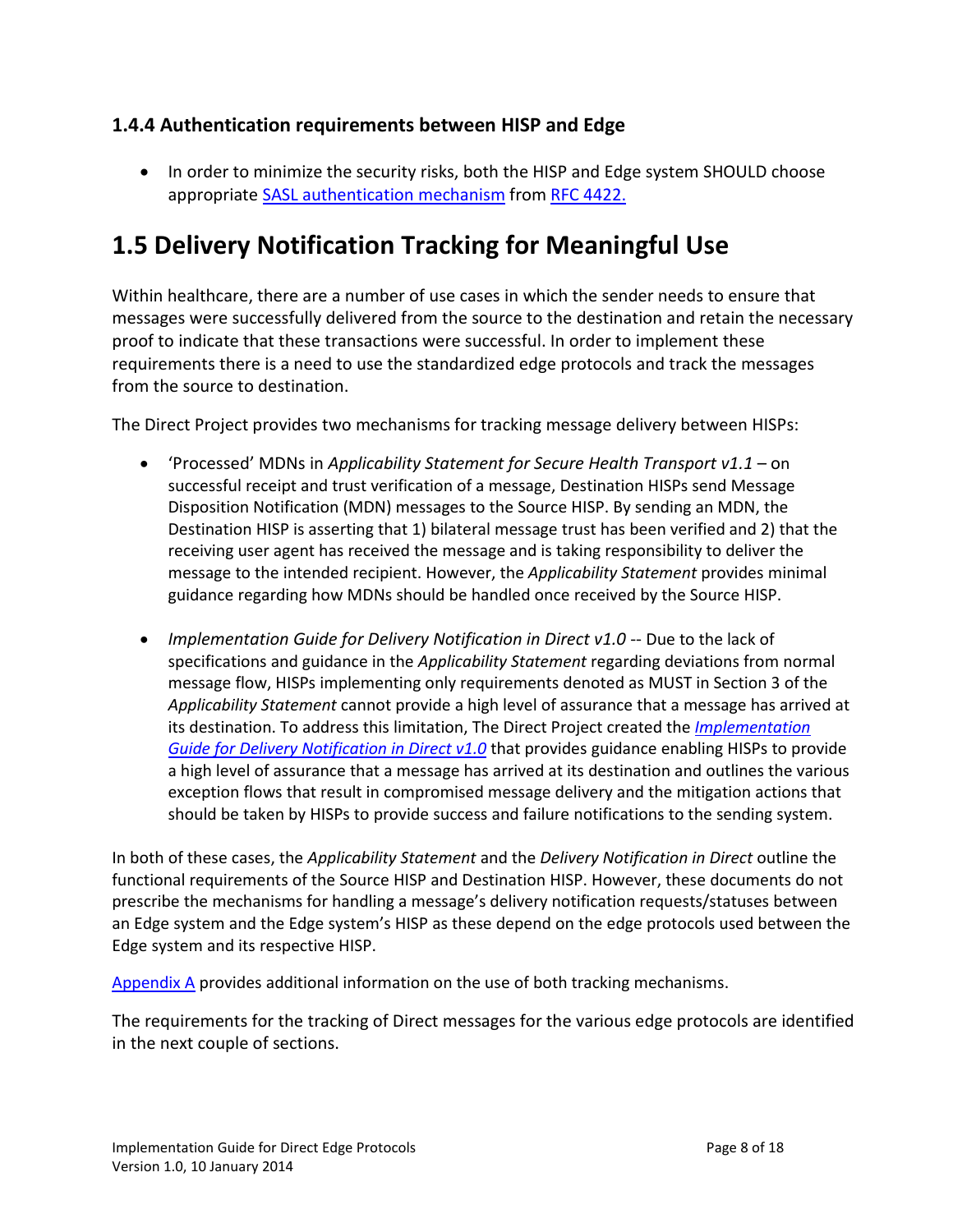## <span id="page-8-0"></span>**1.5.1 Tracking Messages for IMAP4/POP3/SMTP Edge protocols**

#### *1.5.1.1 HISP specific requirements*

A HISP that supports tracking of messages for IMAP4/POP3/SMTP Edge protocols can do so using processed MDNs implemented based on the Direct Applicability Statement and using the notifications defined in the *Implementation Guide for Delivery Notification in Direct v1.0*. The requirements for these specific cases are outlined below:

• A Direct HISP MUST support Tracking of Messages for IMAP4/POP3/SMTP Edge protocols using processed MDN's and the *Implementation Guide for Delivery Notification in Direct v1.0*.

#### Tracking Using Processed MDNs:

- A Direct HISP SHALL support Disposition-Notification-Options header as specified by Section 2.2 of [RFC 3798](http://tools.ietf.org/html/rfc3798) with a parameter named support X-DIRECT-DELIVER-PROCESSED-MDN.
	- o The X-DIRECT-DELIVER-PROCESSED-MDN parameter SHALL have an importance of "optional" and a value of "true".
- A Direct HISP SHALL notify or indicate back to the sender successful delivery to destinations based on a received positive delivery notification messages it receives from Receiving HISP.
- A Direct HISP SHALL notify or indicate back to the sender failed delivery to a destination if no processed MDN is received from the Receiving HISP within a reasonable timeframe.
	- o *Implementation Note*: when determining a "reasonable timeframe," a HISP should select a value that is appropriate for the health information exchange use case(s) it supports and consider the timeouts associated with Direct's SMTP-based transport (as outlined in RFC 2821).

#### Tracking Using Implementation Guide for Delivery Notification in Direct:

• A Direct HISP SHALL conform to *Implementation Guide for Delivery Notification in Direct v1.0* to implement the necessary tracking mechanisms.

#### *1.5.1.2 Edge specific requirements*

An Edge system that requires tracking of messages for IMAP4/POP3/SMTP Edge protocols can do so using processed MDNs implemented based on the Direct Applicability Statement or may support the *Implementation Guide for Delivery Notification in Direct v1.0*. The requirements for these specific cases are outlined below:

• An Edge system SHOULD use either processed MDNs or the *Implementation Guide for Delivery Notification in Direct v1.0* to track messages.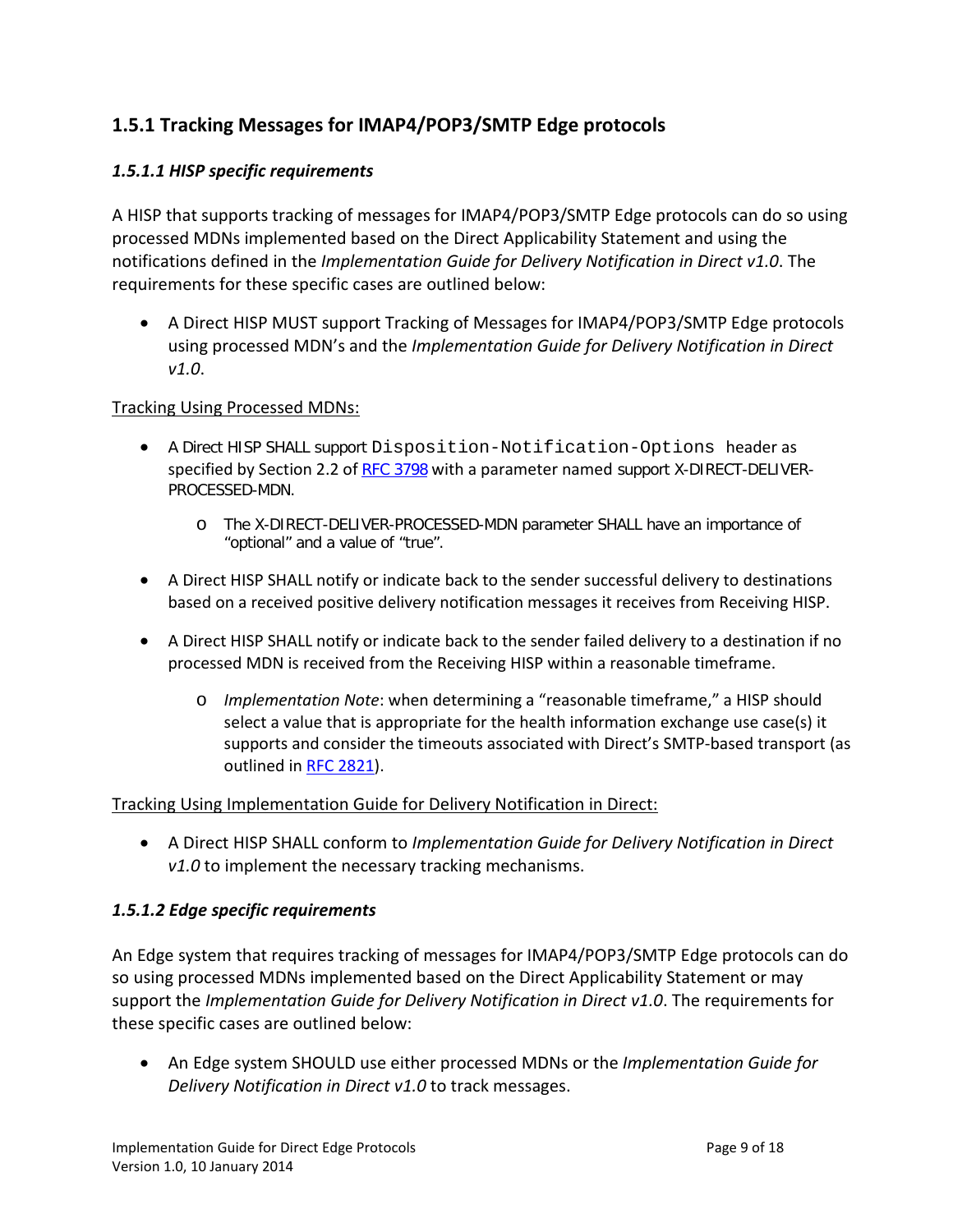#### Tracking Using Processed MDNs:

- An Edge system SHALL request processed MDN via the Disposition-Notification-Options header as specified by Section 2.2 of [RFC 3798](http://tools.ietf.org/html/rfc3798) with a parameter named support X-DIRECT-DELIVER-PROCESSED-MDN.
	- o The X-DIRECT-DELIVER-PROCESSED-MDN parameter SHALL have an importance of "optional" and a value of "true".
- The Edge system SHALL include a message-id header as specified in RFC5322 to permit automatic correlation with its associated processed MDN message and delivery notification message when used for tracking purposes.
	- o *Implementation Note*: if an edge system does not ensure the uniqueness of the message-id, the HISP might fail the message or provide an unreliable delivery notification.

#### Tracking Using Implementation Guide for Delivery Notification in Direct:

- An Edge system SHALL conform to *Implementation Guide for Delivery Notification in Direct v1.0* to implement the necessary tracking mechanisms.
	- o *Implementation Note*: if an edge system does not ensure the uniqueness of the message-id, the HISP might fail the message or provide an unreliable delivery notification.

### <span id="page-9-0"></span>**1.5.2 Tracking Messages for IHE XDR Edge protocols**

The mechanism for obtaining a successful delivery notification across an XDR Edge scenario and including a HISP to HISP transaction is to use WS-ReliableMessaging. For an overview of the WS-ReliableMessaging please refer to Appendix B.

#### *1.5.2.1 HISP specific requirements*

A HISP that supports tracking of messages for the IHE XDR Edge protocol can do so using processed MDNs implemented based on the Direct Applicability Statement and using the notifications defined in the *Implementation Guide for Delivery Notification in Direct v1.0*. The requirements for these specific cases are outlined below:

- A Direct HISP MUST support Tracking of Messages for the IHE XDR Edge protocol using *processed* MDNs and the *Implementation Guide for Delivery Notification in Direct v1.0*.
	- o *Implementation Note:* to enable message tracking, Edge systems send a unique MessageID in the WS-Addressing Header to the source HISP. As such, HISPs should map the MessageID used by the Edge system, as well as an identifier of the Edge system, to the message-id that the source HISP uses as it communicates with the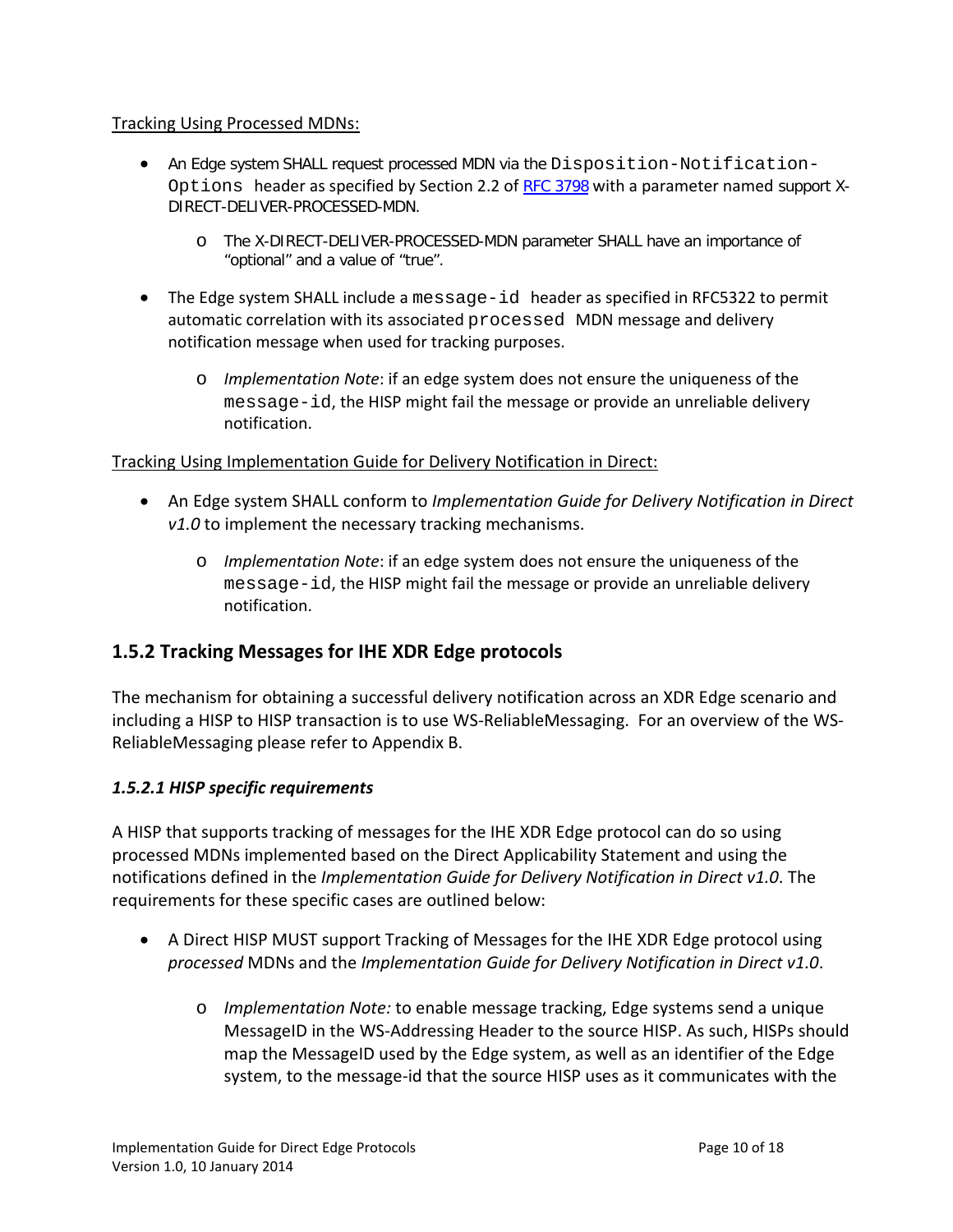destination HISP. This enables the source HISP to ensure that it returns delivery notifications to the appropriate edge system.

#### Tracking Using Processed MDNs:

- The Direct HISP MUST implement the Reliable Messaging Destination requirements of the WS-ReliableMessaging 1.2 Protocol.
- A Direct HISP SHALL support a SOAP header named support X-DIRECT-DELIVER-PROCESSED-MDN.
	- o The X-DIRECT-DELIVER-PROCESSED-MDN header SHALL have a value of "true".
- A Direct HISP SHALL notify or indicate back to the sender via WS-ReliableMessaging successful delivery to destinations based on a received positive delivery notification messages from the Receiving HISP.
- A Direct HISP SHALL notify or indicate back to the sender via WS-ReliableMessaging failed delivery to a destination if no processed MDN is received from the Receiving HISP within a reasonable timeframe.
	- o *Implementation Note*: when determining a "reasonable timeframe," a HISP should select a value that is appropriate for the health information exchange use case(s) it supports and consider the timeouts associated with Direct's SMTP-based transport (as outlined in RFC 2821).

#### Tracking Using Implementation Guide for Delivery Notification in Direct:

- The Direct HISP MUST implement the Reliable Messaging Destination requirements of WS-ReliableMessaging 1.2 Protocol.
- A Direct HISP SHALL support a SOAP header named support X-DIRECT-FINAL-DESTINATION-DELIVERY.
	- o The X-DIRECT-FINAL-DESTINATION-DELIVERY header SHALL have a value of "true".
- A Direct HISP MUST conform to *Implementation Guide for Delivery Notification in Direct v1.0* to implement the necessary tracking mechanisms.

#### *1.5.2.2 Edge specific requirements*

An Edge system that requires tracking of messages for IHE XDR Edge protocols can do so using processed MDNs implemented based on the Direct Applicability Statement or may support the *Implementation Guide for Delivery Notification in Direct v1.0*. The requirements for these specific cases are outlined below:

• An Edge system SHOULD use either processed MDNs or the *Implementation Guide for Delivery Notification in Direct v1.0* to track messages.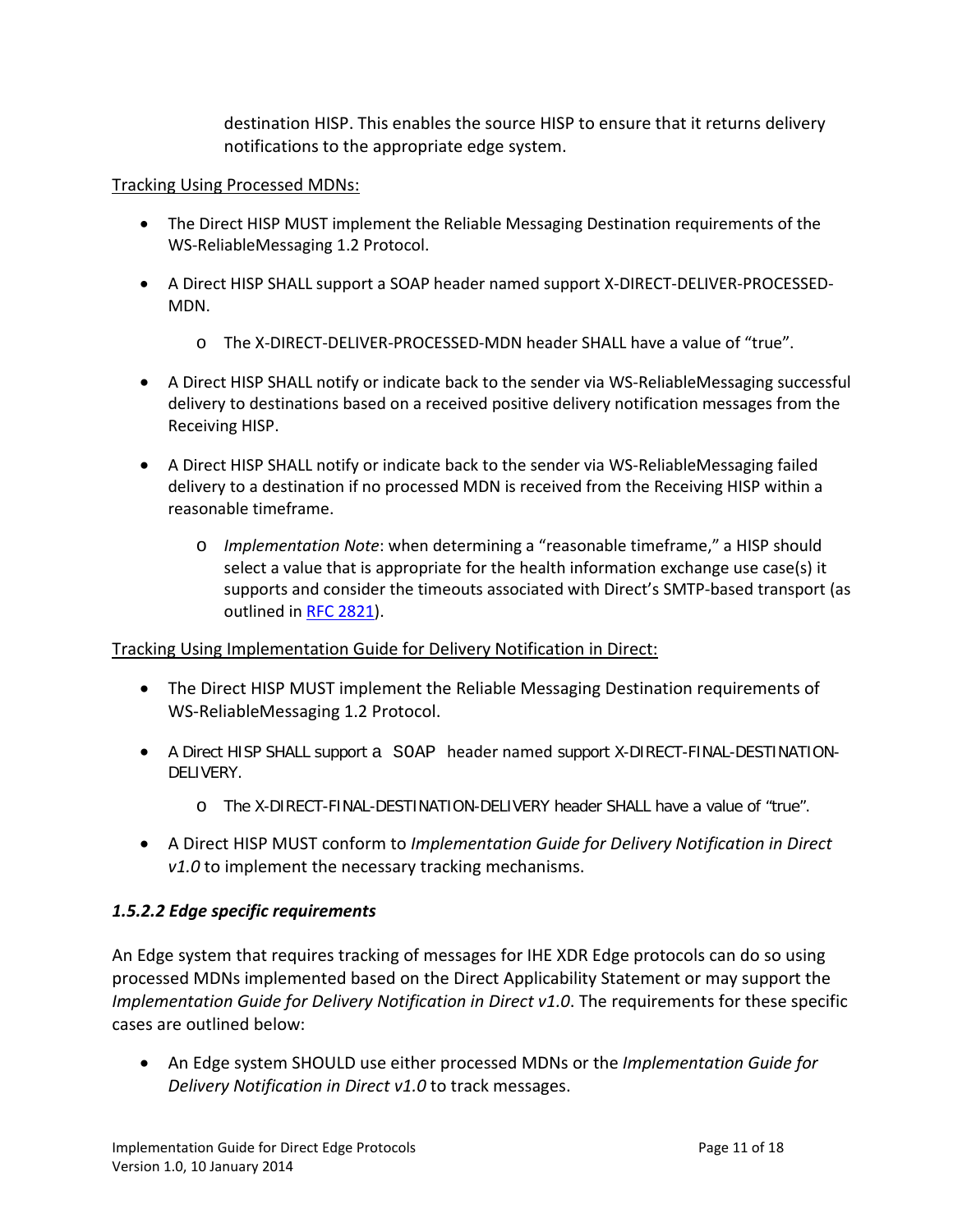#### Tracking Using Processed MDNs:

- An Edge System MUST implement the Reliable Messaging Source requirements of WS-ReliableMessaging 1.2 Protocol.
- An Edge System MUST indicate to the HISP that WS-ReliableMessaging 1.2 Protocol be applied to the messages being exchanged.
- An Edge system SHALL request delivery notification based on processed MDN via a SOAP header named support X-DIRECT-DELIVER-PROCESSED-MDN as part of the direct addressBlock header.
	- o The X-DIRECT-DELIVER-PROCESSED-MDN header SHALL have a value of "true".
- The Edge system SHALL include the MessageID WS-Addressing header to permit automatic correlation with its associated processed MDN message and delivery notification message when used for tracking purposes.
	- o *Implementation Note*: if an edge system does not ensure the uniqueness of the MessageID, the HISP might fail the message or provide an unreliable delivery notification.

#### Tracking Using Implementation Guide for Delivery Notification in Direct:

- An Edge System MUST implement the Reliable Messaging Source requirements of WS-ReliableMessaging 1.2 Protocol.
- An Edge System MUST indicate to the HISP that WS-ReliableMessaging 1.2 Protocol be applied to the messages being exchanged.
- An Edge system SHALL request delivery notification based on the Implementation Guide for Delivery Notification in Direct via a SOAP header named support X-DIRECT-FINAL-DESTINATION-DELIVERY as part of the direct addressBlock header.
	- o The X-DIRECT-FINAL-DESTINATION-DELIVERY header SHALL have a value of "true".
- The Edge system SHALL include the MessageID WS-Addressing header to permit automatic correlation with its associated Direct delivery notification messages.
	- o *Implementation Note*: if an edge system does not ensure the uniqueness of the MessageID, the HISP might fail the message or provide an unreliable delivery notification.
- An Edge system SHOULD conform to *Implementation Guide for Delivery Notification in Direct v1.0* to implement the necessary tracking mechanisms.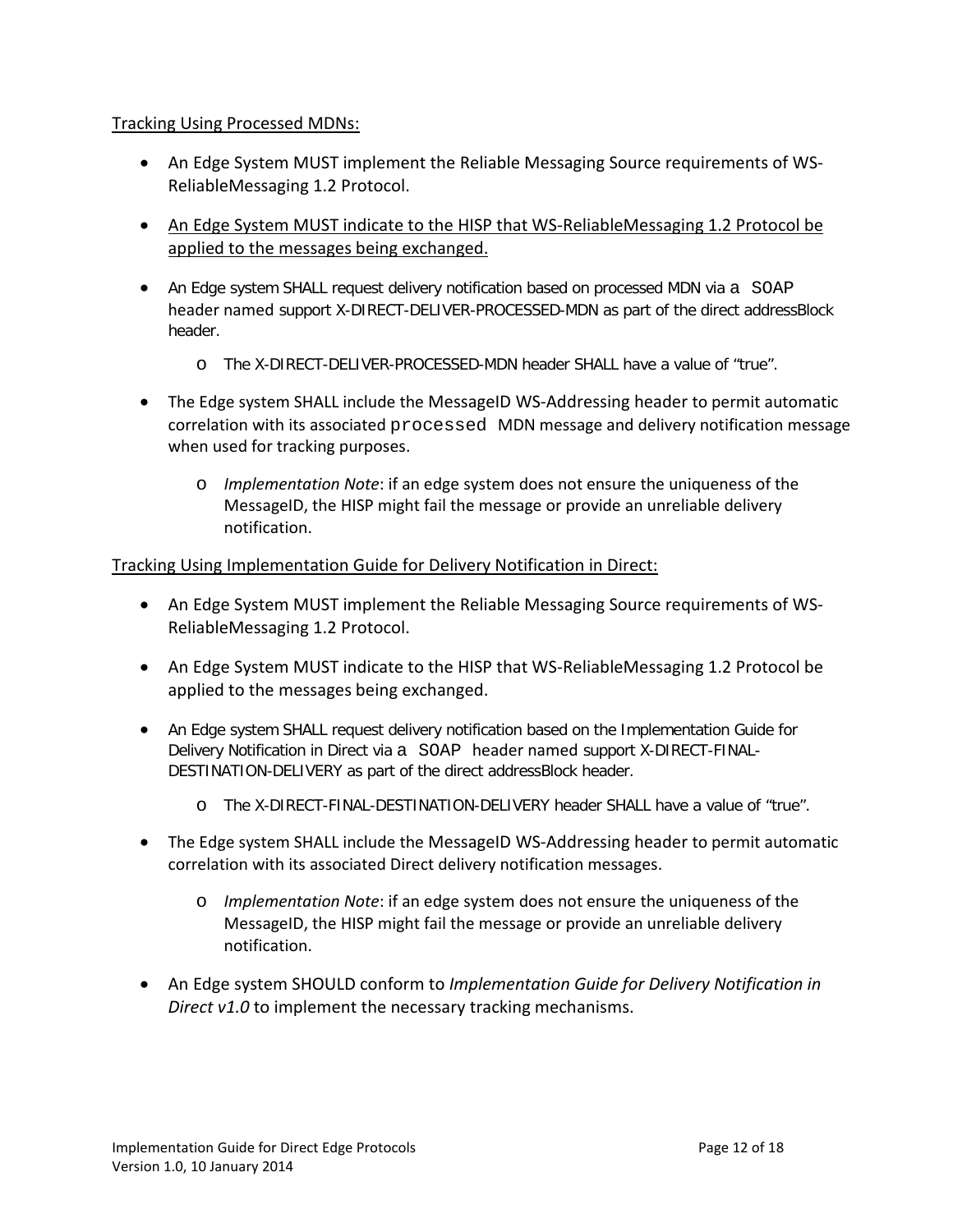# <span id="page-12-0"></span>**2.0 References**

- 1. [Applicability State for Secure Health Transport](http://wiki.directproject.org/file/view/Applicability+Statement+for+Secure+Health+Transport+v1.1.pdf)
- 2. [Implementation Guide for Delivery Notification in Direct v1.0](http://wiki.directproject.org/file/view/Implementation+Guide+for+Delivery+Notification+in+Direct+v1.0.pdf)
- 3. [RFC 1738](http://tools.ietf.org/html/rfc1738) Uniform Resource Locators
- 4. [RFC 2119](http://tools.ietf.org/html/rfc2119) Keywords to use in RFC's for Requirement Levels
- 5. [RFC 2246](http://tools.ietf.org/html/rfc2246) TLS Protocol
- 6. [RFC 2315](http://tools.ietf.org/html/rfc2315) PKCS#7 Specification (Cryptographic Message Syntax Version 1.5)
- 7. RFC 2487 SMTP Service Extension for Secure SMTP over TLS
- 8. [RFC 2616](http://tools.ietf.org/html/rfc2616) Hyper Text Transfer Protocol
- 9. RFC 2821 Simple Mail Transfer Protocol
- 10. [RFC 3798](http://tools.ietf.org/html/rfc3798) Message Disposition Notification
- 11. [RFC 5322](http://tools.ietf.org/html/rfc5322) Internet Message Format
- 12. [RFC 5652](https://tools.ietf.org/html/rfc5652) Cryptographic Message Syntax
- 13. [RFC 5751](https://tools.ietf.org/html/rfc5751) S/MIME v 3.2
- 14. [RFC 5752](http://tools.ietf.org/html/rfc5752) Multiple Signatures in Cryptographic Message Syntax
- 15. [WS-Reliable](http://wiki.directproject.org/XDR+and+XDM+for+Direct+Messaging+Working+Version) Messaging
	- a. <http://en.wikipedia.org/wiki/WS-ReliableMessaging>
	- b. <http://docs.oasis-open.org/ws-rx/wsrm/v1.2/wsrm.pdf>
	- c. <http://docs.oasis-open.org/ws-rx/wsrm/200702/wsrm-1.2-spec-os.html>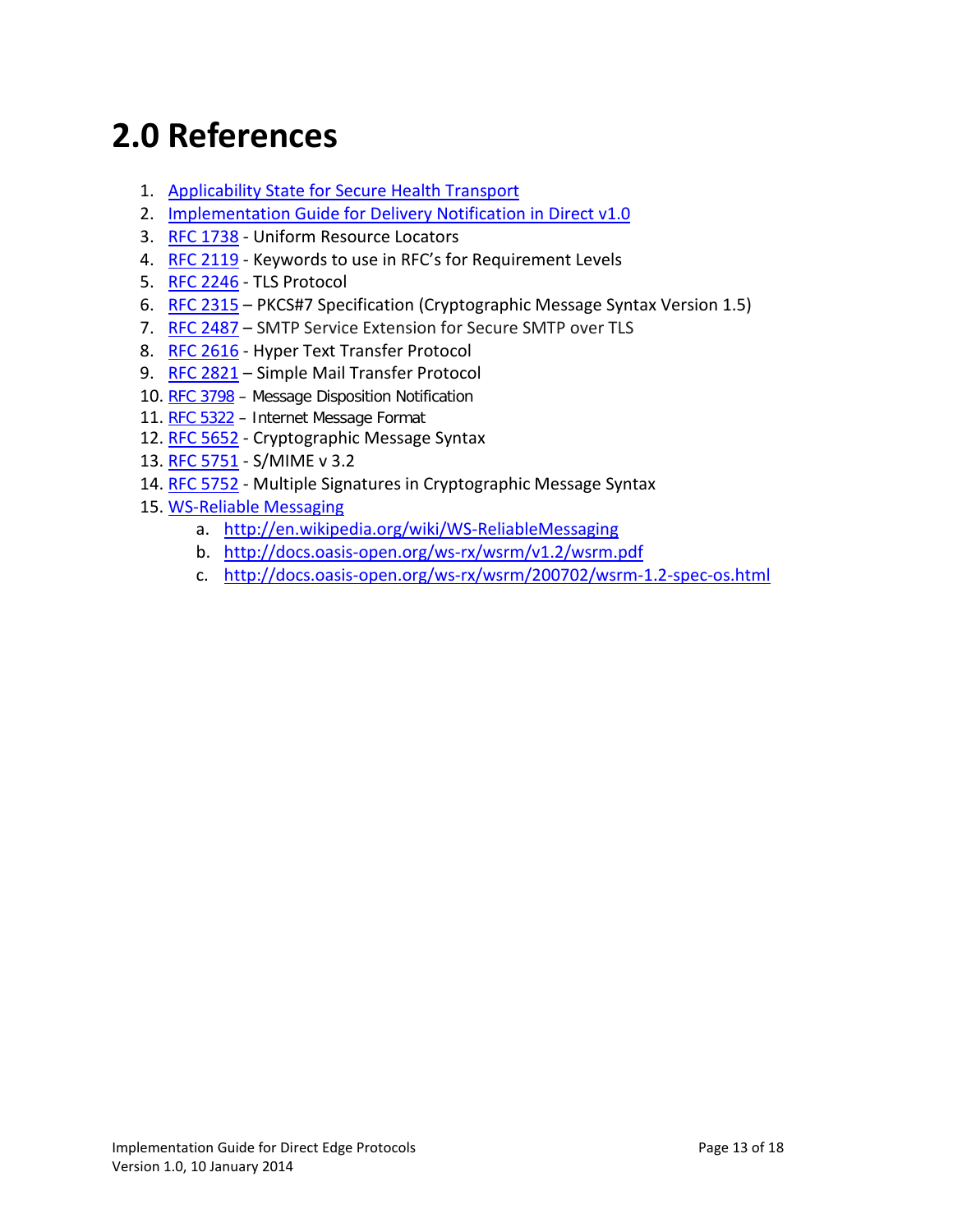# <span id="page-13-0"></span>**Appendix A: Message Delivery Tracking Options**

As previously noted, the Direct Project provides two mechanisms for tracking message delivery between HISPs:

- 'Processed' MDNs in *Applicability Statement for Secure Health Transport v1.1* on successful receipt and trust verification of a message, Destination HISPs send Message Disposition Notification (MDN) messages to the Source HISP. By sending an MDN, the Destination HISP is asserting that 1) bilateral message trust has been verified and 2) that the Destination HISP is taking responsibility to deliver the message to the intended recipient.
- *Implementation Guide for Delivery Notification in Direct v1.0* provides guidance enabling HISPs to provide a high level of assurance that a message has arrived at its destination and outlines the various exception flows that result in compromised message delivery and the mitigation actions that should be taken by HISPs to provide success and failure notifications to the sending system.

Assuming their respective HISP supports both options, Edge systems may utilize either or both of these methods. However, implementers and end-users may be unclear as to which option is preferable for a particular use case or transaction type. This appendix provides a brief discussion of this issue.

To start, it's important to understand the difference between the type of delivery notification provided by a 'processed' MDN versus that of the Delivery Notification in Direct.

An analogy may be helpful to clarify this. If Direct were a package delivery service, 'Processed' MDNs would be roughly equivalent to knowing that a package is 'out for delivery' on the local truck. While the probability of a successful delivery to the destination may be high, one wouldn't know with certainty that the package ultimately reached its destination nor the time at which that delivery occurred. In contrast, following the Delivery Notification in Direct guide closes that gap by providing mechanisms to ensure the timely and reliable delivery of the package to its destination. However, it is important to note that neither of these mechanisms ensure that the recipient opened the package and/or acted upon it.

With this understanding, one may compare and contrast the attributes of both options with the functionality required for a particular use case. For example, government regulations or local policy may require the timely and reliable delivery of certain healthcare information, such as laboratory results. In such a case, an Edge system should request tracking based on the Delivery Notification in Direct. In contrast, to count transactions for Meaningful Use Stage 2 Transitions of Care (ToC) Measure #2 within a provider's numerator one must only have a reasonable assurance that the message successfully reached its destination. Thus, an Edge system tracking based on 'processed' MDNs would be sufficient in this case.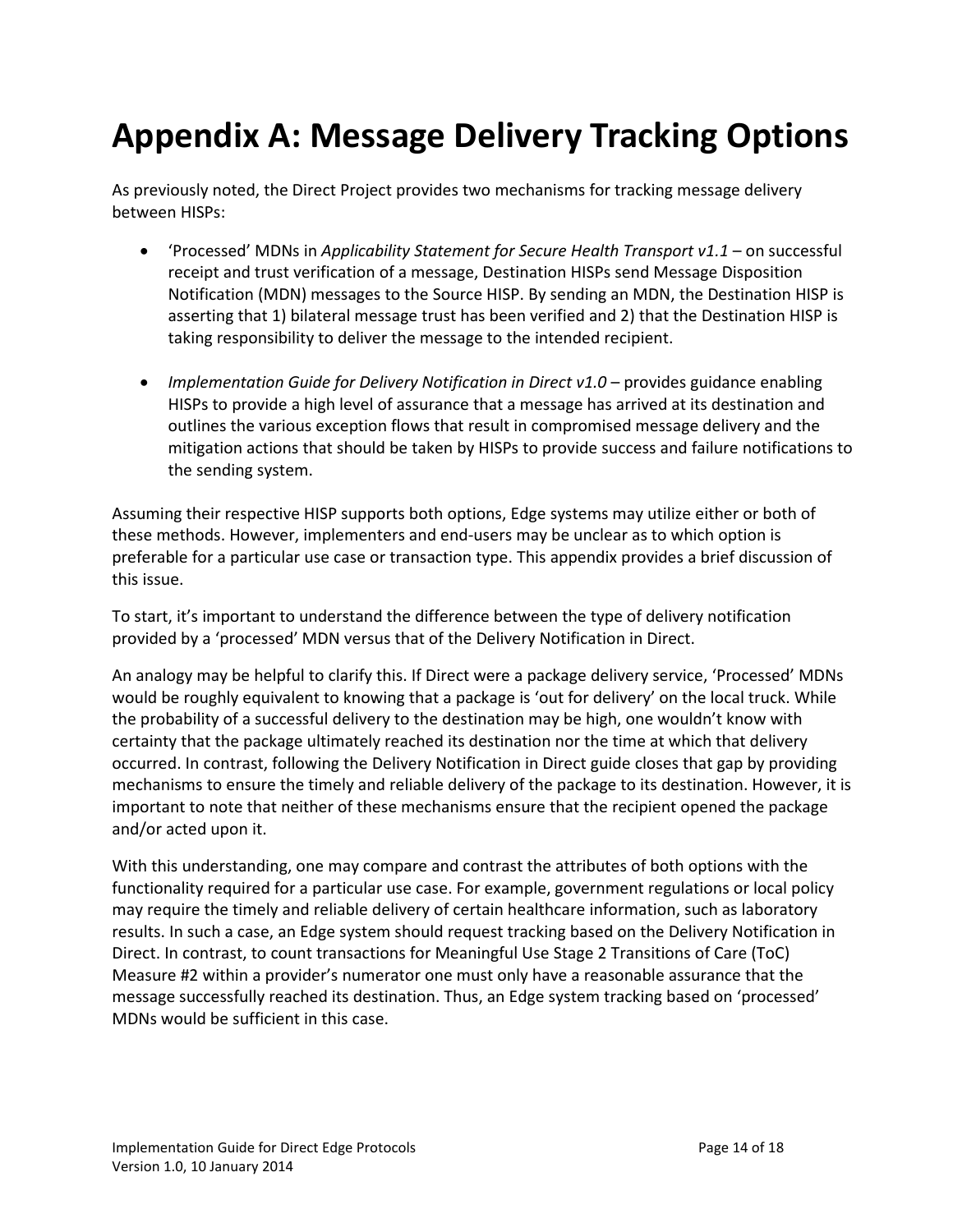# <span id="page-14-0"></span>**Appendix B: WS-ReliableMessaging Overview**

WS-ReliableMessaging (WS-RM) describes a protocol that allows SOAP messages to be reliably delivered between distributed applications in the presence of software component, system, or network failures. The protocol is standardized on version 1.2 at this time. The mechanism involves a series of standardized asynchronous messages and headers that are triggered by the sending of a SOAP business message. The standard works behind the scenes in order to communicate the success or failure of the delivery of the SOAP business message to the originator, without any change to the business web service operations themselves. On standard web service platforms, WS-Reliable Messaging can be turned on for any business transaction simply by making a configuration decision.

#### **The Reliable Messaging Model**



An Application Source (AS) wishes to reliably send messages to an Application Destination (AD) over an unreliable infrastructure. **In the case of this document the AS is an EHR and the AD is a HISP that is being used by the EHR.** To accomplish this they make use of a Reliable Messaging Source (RMS) and a Reliable Messaging Destination (RMD), which are added to the messaging stack through web service configuration. **The RMS part of the stack is associated with the Application Source (AS) and the RMD is associated with the HISP**. The AS sends a message to the AD as usual, but behind the scenes the message passes through the RMS and RMD. The RMS uses the WS-RM protocol to transmit the message to the RMD. The RMD delivers the message to the AD. If the RMS cannot transmit the message to the RMD for some reason, or if the RMD cannot reach the AD, the RMS must raise an exception or otherwise indicate to the AS that the message was not transmitted.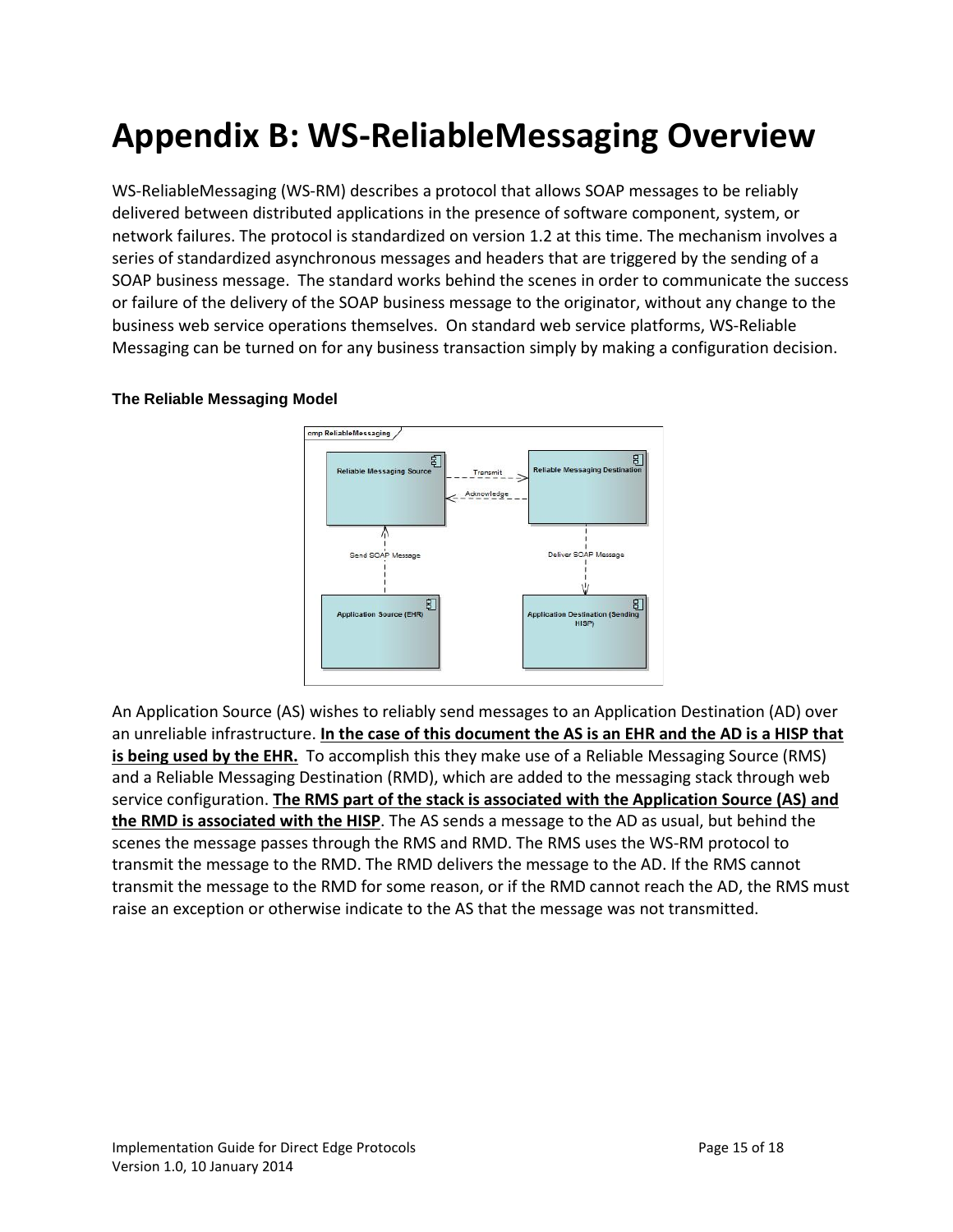#### **The Reliable Messaging Sequence**

This is an Example of the Reliable Messaging protocol as it operates "behind the scenes" of a SOAP business message delivery. This example has a failure which is overcome by the protocol. In most cases pertaining to this document, there will only be one Message per transaction, not the 3 shown here.

| Endpoint<br>Endpoint<br><b>Reliable Messaging Protocol</b><br>A<br>в                               |
|----------------------------------------------------------------------------------------------------|
| Establish Protocol Preconditions                                                                   |
| CreateSequence()                                                                                   |
| CreateSequenceResponse( Identifier=http://fabrikam123.com/abc )                                    |
| Sequence (Identifier = http://fabrikam123.com/abc, HessaqeNumber = 1)                              |
| Sequence (Identifier = http://fabrikam123.com/abc, HessageNumber = 2) $\vee$                       |
| Sequence (Identifier = http://fabrikaml23.com/abc, HessaqeNumber = 3, AckRequested )               |
| SequenceRcknowledgement( Identifier = http://fabrikam123.com/abc,<br>$AcknowledgementRange = 1,3)$ |
| Sequence( Identifier = http://fabrikam123.com/abc.HessageNumber = 2, AckRequested)                 |
| SequenceRcknowledgement( Identifier = http://fabrikam123.com/abc,<br>$AcknowledgementRange = 13)$  |
| TerminateSequence( Identifier = http://fabrikam123.com/abc )                                       |
| TerminateSequenceResponse(Identifier=http://fabrikam123.com/abc,LastHsqNumber=3)}                  |

- 1. The protocol preconditions are established. These include policy exchange, endpoint resolution, and establishing trust.
- 2. The RM Source requests creation of a new Sequence.
- 3. The RM Destination creates a new Sequence and returns its unique identifier.
- 4. The RM Source begins Transmitting messages in the Sequence beginning with MessageNumber 1. In the figure above, the RM Source sends 3 messages in the Sequence.
- 5. The  $2^{nd}$  message in the Sequence is lost in transit.
- 6. The  $3^{rd}$  message is the last in this Sequence and the RM Source includes an AckRequested header to ensure that it gets a timely SequenceAcknowledgement for the Sequence. (Note: in WS-ReliableMessaging the headers sent from the EHR to the RMS are augmented, not replaced or enveloped).
- 7. The RM Destination acknowledges receipt of message numbers 1 and 3 as a result of receiving the RM Source's AckRequested header.
- 8. The RM Source retransmits the unacknowledged message with MessageNumber 2. This is a new message from the perspective of the underlying transport, but it has the same Sequence Identifier and MessageNumber so the RM Destination can recognize it as a duplicate of the earlier message, in case the original and retransmitted messages are both Received. The RM Source includes an AckRequested header in the retransmitted message so the RM Destination will expedite an acknowledgement.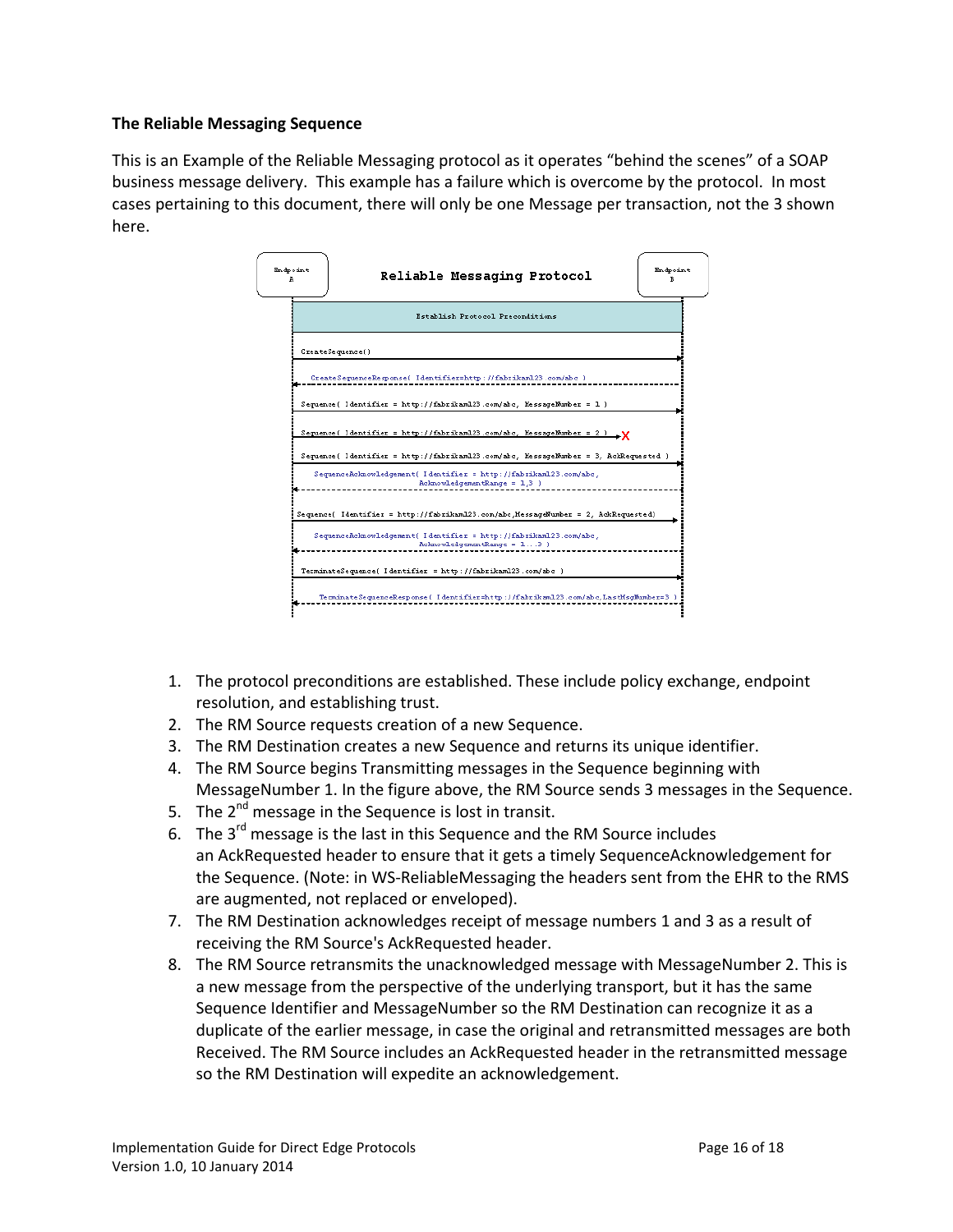- 9. The RM Destination Receives the second transmission of the message with MessageNumber 2 and acknowledges receipt of message numbers 1, 2, and 3.
- 10. The RM Source Receives this Acknowledgement and sends a TerminateSequence message to the RM Destination indicating that the Sequence is completed. The TerminateSequence message indicates that message number 3 was the last message in the Sequence. The RM Destination then reclaims any resources associated with the Sequence.
- 11. The RM Destination Receives the TerminateSequence message indicating that the RM Source will not be sending any more messages. The RM Destination sends a TerminateSequenceResponse message to the RM Source and reclaims any resources associated with the Sequence.

The RM Source will expect to Receive Acknowledgements from the RM Destination during the course of a message exchange. Should an Acknowledgement not be Received in a timely fashion, or not be successful after a configured number of tries, the RM Source MUST re-transmit the message or the Application Source must be notified that the delivery was unsuccessful through an exception, failure message, or some other fashion.

#### **HISP Implementation Guidance**

The next few paragraphs are provided as guidance to implementers. For the purposes of the Sending HISP implementation description, we have added a fifth component to our Model, the Receiving HISP. The only requirement on the Receiving HISP is one it already has, to send a Success MDN upon receipt of the S/MIME encrypted Direct Message back to the Sending HISP.



In order for the WS-Reliable Messaging to serve the purpose in the Direct HISP to HISP scenario we need to tie in the Success MDN with the Reliable Message Acknowledgement. This can be done with several steps.

- 1. A relationship must be persisted between the original SOAP MessageID (see requirement for MessageID) and the Message ID of the outgoing S/MIME message (required).
- 2. The Success MDN must be parsed to get the Original S/MIME message ID
- 3. The success of the overall transaction is determined by relating the Success MDN back to the original SOAP MessageID through the persisted relationship.